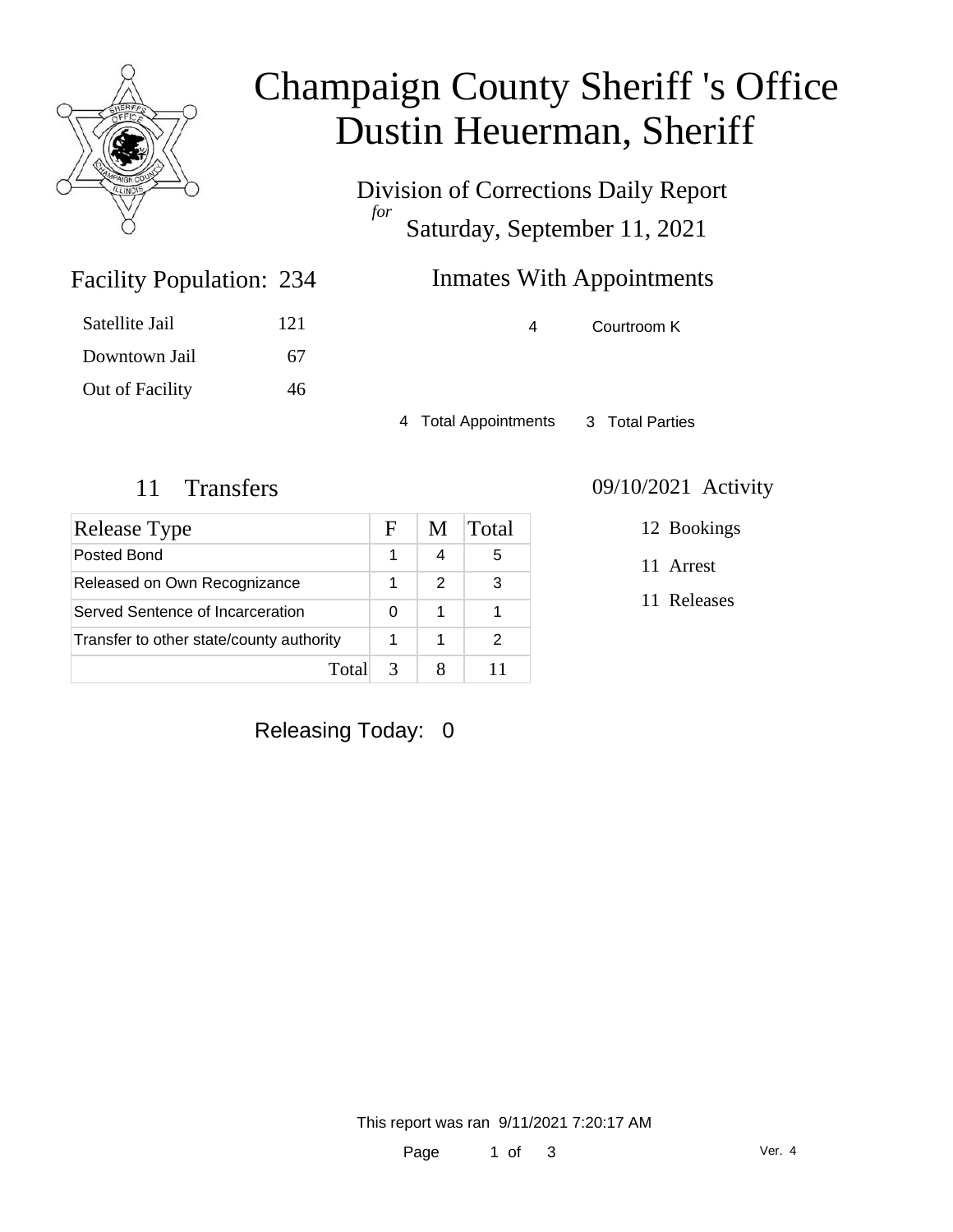

# Champaign County Sheriff 's Office Dustin Heuerman, Sheriff

Division of Corrections Daily Report *for* Saturday, September 11, 2021

#### Custody Status Count

- Civil Sentenced CCCC 1
- Electronic Home Dentention 17
	- Felony Arraignment 6
		- Felony Other 2
	- Felony Pre-Sentence 5
		- Felony Pre-Trial 159
	- Felony Pre-Trial DUI 1
	- Felony Sentenced CCSO 5
	- Felony Sentenced IDOC 13
		- Hold Other 2
	- Misdemeanor Arraignment 1
		- Misdemeanor Pre-Trial 1
			- Petition to Revoke 6
			- Remanded to DHS 15
				- Total 234

This report was ran 9/11/2021 7:20:17 AM